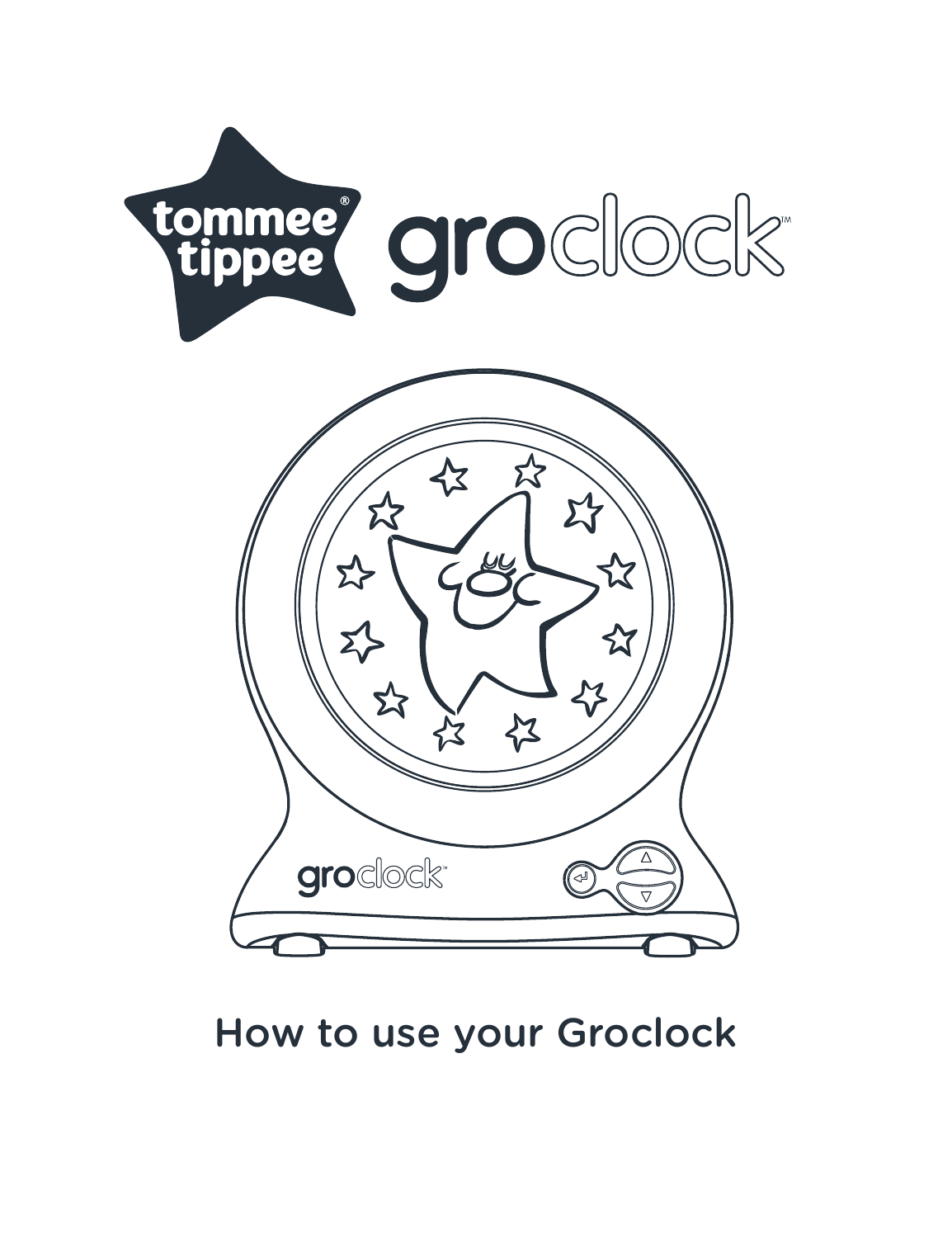### **Contents**

- 1. Groclock
- 2. AC Adapter
- 3. Bedtime Story book
- 4. Instruction Manual

## **Technical information**

Height: 14.5cm / 5.7" Weight: 393g / 13.86oz Mains Supply Voltage: 120V, 60Hz. Power Unit: 6V at 200mA.

# **Safety**

Your clock is a safe low voltage device, powered from a small mains operated power unit. For your continued safety and the reliability of your clock, please observe the normal electrical safety precautions:

- This product is not a toy. Please ensure they are kept out of reach of children and never allow your child to play with either the power unit or the connecting lead.
- Keep the product away from water and moisture. It's intended for indoor use only.
- Repairs should be carried–out only by a competent engineer. There are no customer adjustments or fuses inside the clock case.
- The clock has been designed to be robust, but it may be broken if dropped.
- To completely disconnect the power unit, the AC/DC adapter must be unplugged from the power supply.
- Access to the AC/DC adapter should not be obstructed while in use.
- Electro–static discharge may affect the working of your Groclock. If this occurs, simply switch the unit off for several seconds and the unit will reset.
- The clock and AC/ DC adaptor shall not be exposed to dripping or splashing and no objects filled with liquids, such as vases, shall be placed on the clock or AC / DC adaptor;
- For use only with the power supplied with Groclock.
- The connecting lead is low voltage only, but for reliability reasons it should be treated with care.
- **• WARNING!** LONG CABLE. STRANGULATION HAZARD!
- **• IMPORTANT!** KEEP FOR FUTURE REFERENCE

#### **Manufactured and distributed worldwide by:**

Mayborn USA Inc. 1010 Washington Boulevard, 11th Floor, Stamford, CT 06901 **www.tommeetippee.com**

Copyright© Mayborn USA Inc., 2020. Mayborn USA Inc., retains all intellectual property rights to this product. TOMMEE TIPPEE is a registered trademark.

0670050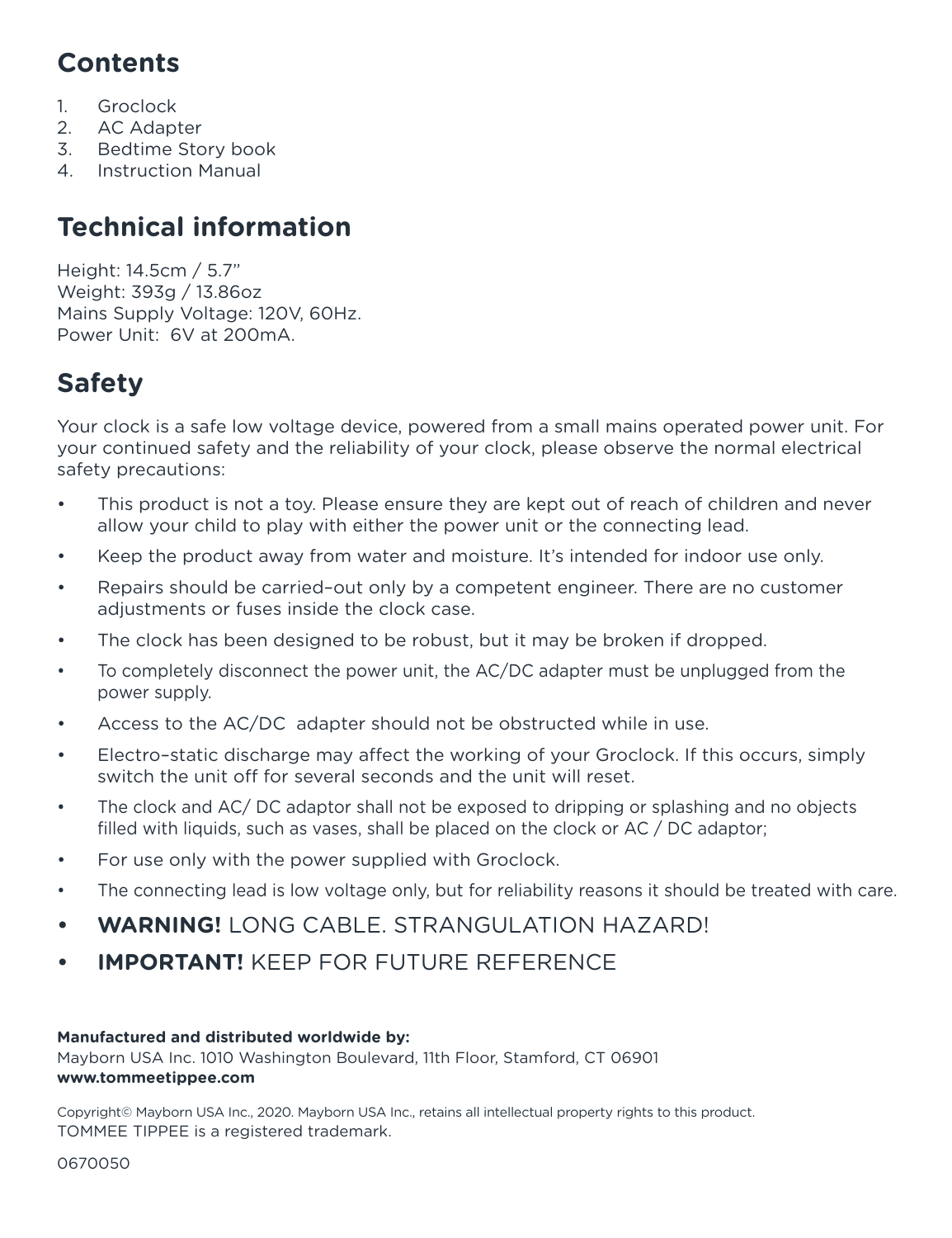# The *Groclock* explained...

**Stay in bed –** When you activate your Groclock, 12 stars appear around a big star. To show the passing of time, the 12 stars disappear at even times during the sleep or nap time.



**Time to get up –** When the clock reaches the wake up time that you set, the star disappears, and the sun appears, meaning your child can get up.

After the sun rises, it will remain displayed for two hours, before changing to the energy saving mode where the digital clock is displayed until re-activated.

The Groclock has two options – Night-time sleep mode and Day-time nap mode.

**You only need to pre-set the wake up times you want once (Step 3), but you need to activate the clock (Step 4), each time you use it. Daily activation of the clock soon becomes part of the bedtime routine, and needs to be done in order to set your clock.**

Use your story book to help explain the Groclock to your child.



**What the buttons do**

Scroll down

## **Settings menu**



**Set time**



**Set night–time sleep mode**



**Set day–time nap mode**



**Set audible alarm**



**Set LED brightness**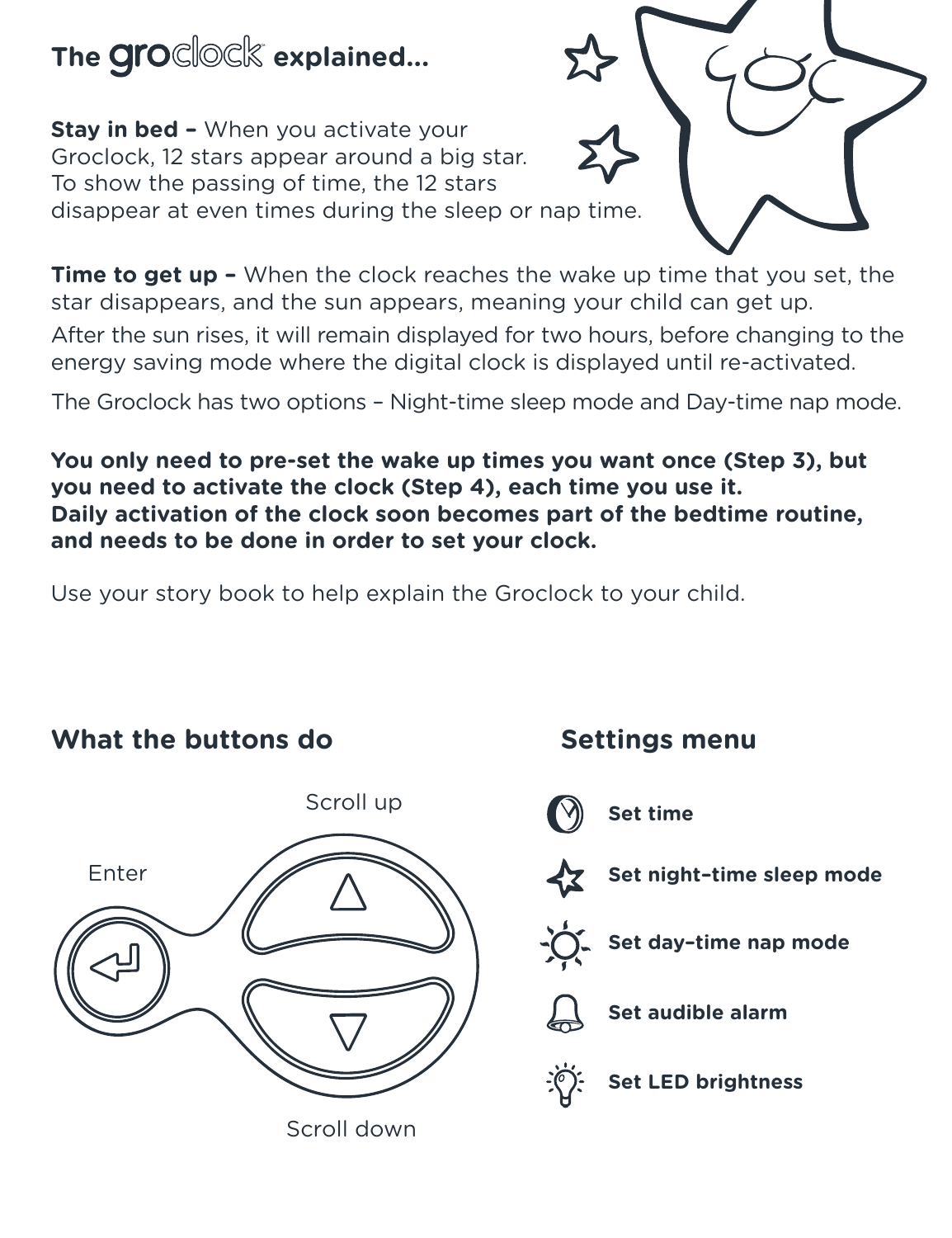## **To set your Groclock**

**Step 1 – Plug the Groclock in** - the screen showing the digital clock display will appear.

#### **Step 2 – Set the current time**

- 1. Press the scroll down button  $\nabla$  three times until its shows the Settings Menu 5 small flashing icons will appear on your screen
- 2. Press the enter  $\circledcirc$  and the clock icon  $\circledcirc$  will flash
- 3. Press the enter  $\circledast$  again to select
- 4. Set the current time using the up  $\bigcirc$  and down  $\bigcirc$  buttons select the hour, press enter  $\mathcal{P}$ . select the minutes, press enter  $\hat{\Theta}$ , select am or pm, press enter  $\hat{\Theta}$
- 5. The word 'On' will appear, scroll up  $\triangle$  or down  $\nabla$  between 'On' or 'OFF' depending on if you want the digital clock to be visible while the count down process is happening. Select 'On' if you want the digital clock to be visible. Press enter  $\circledast$

The Settings Menu screen will return.

#### **Step 3 – Set the wake-up times**

You do not set a go to sleep time just the wake up time you want the sun to come up. (If you are not intending to use this product for day-time naps, set both Night-time and Day-time modes to the same 'wake up' time).

#### **Night-time sleep mode**

- 1. Whilst on the Settings Menu screen with the 5 icons flashing, press enter  $\circledcirc$  button and the clock icon  $\mathbb O$  will flash
- 2. Press scroll down  $\heartsuit$  so the star  $\measuredangle$  image is flashing, press enter  $\Theta$  to select
- 3. Select the time that you want the Groclock to 'wake up' (the time for your child to get up e.g. 7:00 am)

Set the time using the up  $\triangle$  and down  $\heartsuit$ buttons - select the hour, press enter  $\circledast$ , select the minutes, press enter  $\odot$ , select am or pm, press enter  $\circledast$  (ensure this is set as AM for a morning 'wake up').

#### **Day-time nap mode**

- 1. Whilst on the Settings Menu screen with the 5 icons flashing, press enter  $\circledast$  button and the clock icon  $\Omega$  will flash
- 2. Press scroll down  $\mathcal{D}$  so the sun  $\mathcal{D}$  image is flashing, press enter  $\circledcirc$  to select
- 3. Select the time that you want the Groclock to 'wake up' (the time for your child to get up from their nap e.g. 3:00 pm) Set the time using the up  $\bigcirc$  and down  $\bigcirc$ buttons - select the hour, press enter  $\Theta$ , select the minutes, press enter  $\circledcirc$ , select am or pm, press enter  $\circledast$

#### **To return to the screen showing the digital clock display, press scroll down**  $\dot{\heartsuit}$ **.**

This is the energy saving mode displayed during the day.

**Step 4 – Activate your clock** when putting your child to sleep...

#### To activate the **night-time sleep mode** –

- 1. From the digital clock screen, press scroll down  $\mathcal{D}$ , the screen will change to a big sun with a small flashing star icon  $\frac{1}{2}$  (night time sleep) on the left cheek, press enter  $\Theta$
- 2. The screen will change from the sun to a big star with smaller stars around the outer edge, this will now count down to the 'wake up' time previously set when the sun will come out.

#### To activate the **day-time nap mode** –

- 1. From the digital clock screen, press scroll down  $\bigtriangledown$  twice, the screen will change to a big sun with a small sun icon  $\circ$  (day time nap) on the left cheek, press enter  $\circledcirc$
- 2. The screen will change from the sun to a big star with smaller stars around the outer edge, this will now count down to the 'wake up' time previously set when the sun will come out.

#### **To return to the menu when the clock is activated**

Press enter (®). Press scroll down  $\bigtriangledown$  twice, and the Settings Menu screen will appear. Press scroll down  $\mathbf{\nabla}$  to return to the digital clock.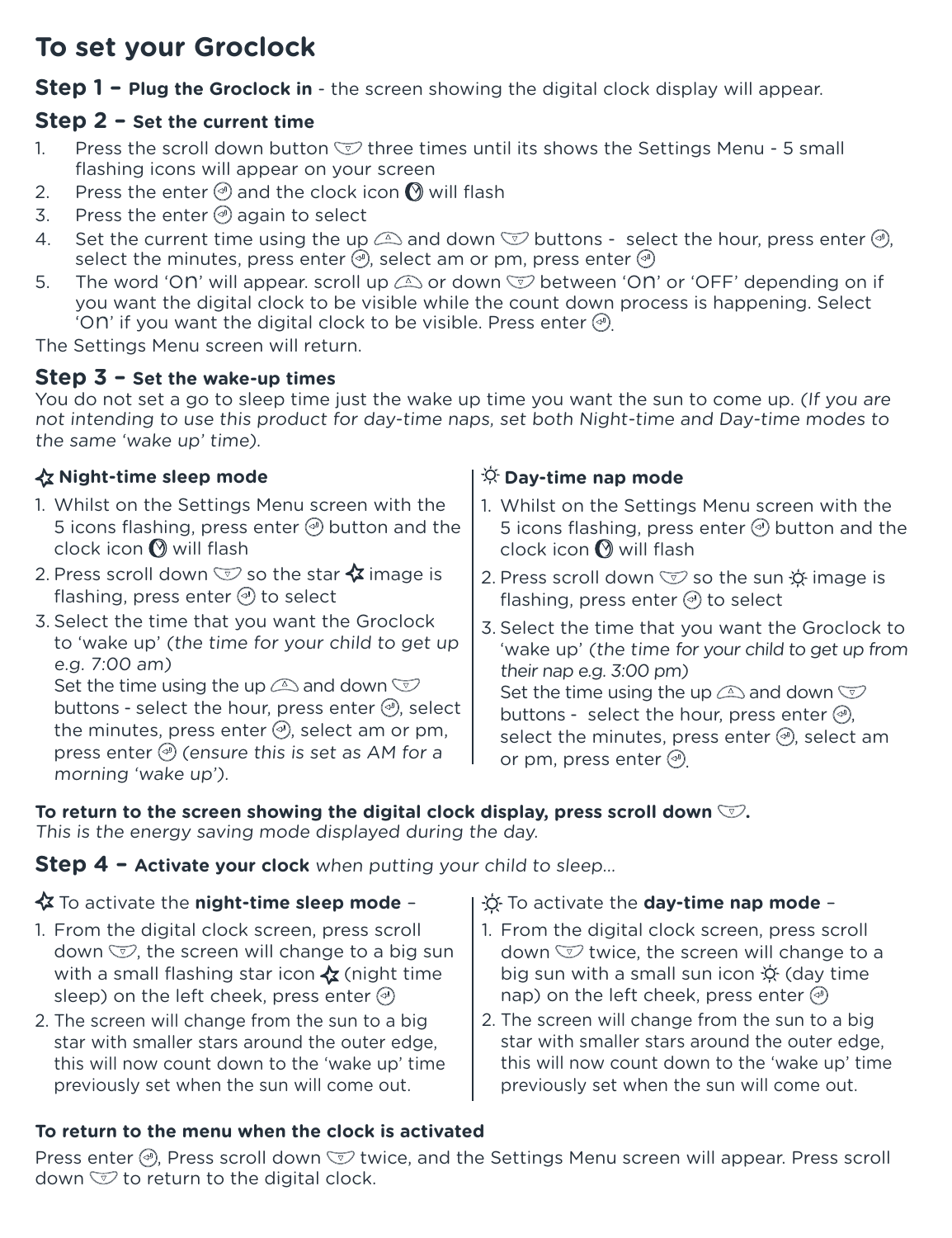# **Additional Features**

### **Adjusting the brightness**

The brightness level of the screen can be adjusted

- 1. From the digital clock display return to the Settings Menu screen by pressing scroll down  $\overline{\mathbb{C}}$ three times
- 2. Press the enter  $\circledcirc$  and the clock icon  $\circledcirc$  will flash
- 3. Press scroll down  $\bigtriangledown$  four times until the lightbulb  $\widehat{\mathbb{V}}$  flashes, press enter  $\odot$  to select
- 4. Scroll up  $\bigcirc$  and down  $\bigcirc$  to desired setting (0 = least bright, 10 = most bright). press enter (a)
- 5. Press scroll down  $\mathbf{\nabla}$  to display the digital clock

### **Setting the audible alarm**

The Groclock has an audible alarm which can be set to go off at any time in any mode.

- 1. From the digital clock display return to the Settings Menu screen by pressing scroll down  $\overline{\nabla}$ three times
- 2. Press the enter  $\circledcirc$  and the clock icon  $\circledcirc$  will flash
- 3. Press scroll down  $\heartsuit$  three times until the alarm bell  $\bigoplus$  flashes, press enter  $\circledast$  to select
- 4. Select the time you wish the alarm to sound Set the time using the up  $\bigcirc$  and down  $\bigcirc$  buttons - select the hour, press enter  $\bigcirc$ , select the minutes, press enter  $\Theta$ , select am or pm, press enter  $\Theta$
- 5. The bell symbol will start to flash, scroll up  $\bigcirc$  or down  $\bigcirc$  to desired setting  $(\mathbb{X})^2 =$  off or  $\mathbb{A}^2 =$  on), press enter
- 6. Press scroll down  $\overline{\mathbb{U}}$  to display the digital clock

**To turn off the audible alarm** follow steps 1-4 (on the left) but on step 5 ensure you select the bell symbol with the cross over it  $\chi$ , and press enter  $\Theta$ , this will turn the audible alarm off.

### **Key lock feature**

Key lock deactivates once wake up time has been reached

### **To switch on key lock -**

When the clock is activated in night-time sleep or day-time nap mode, Press and hold the scroll down  $\heartsuit$  button until a cross appears in the big star's cheek. The buttons will now be locked.

### **To turn off key lock -**

Press and hold the scroll down  $\mathcal D$  button until you hear a beep.

# **TIP:** Try not to let the child see you set the key lock.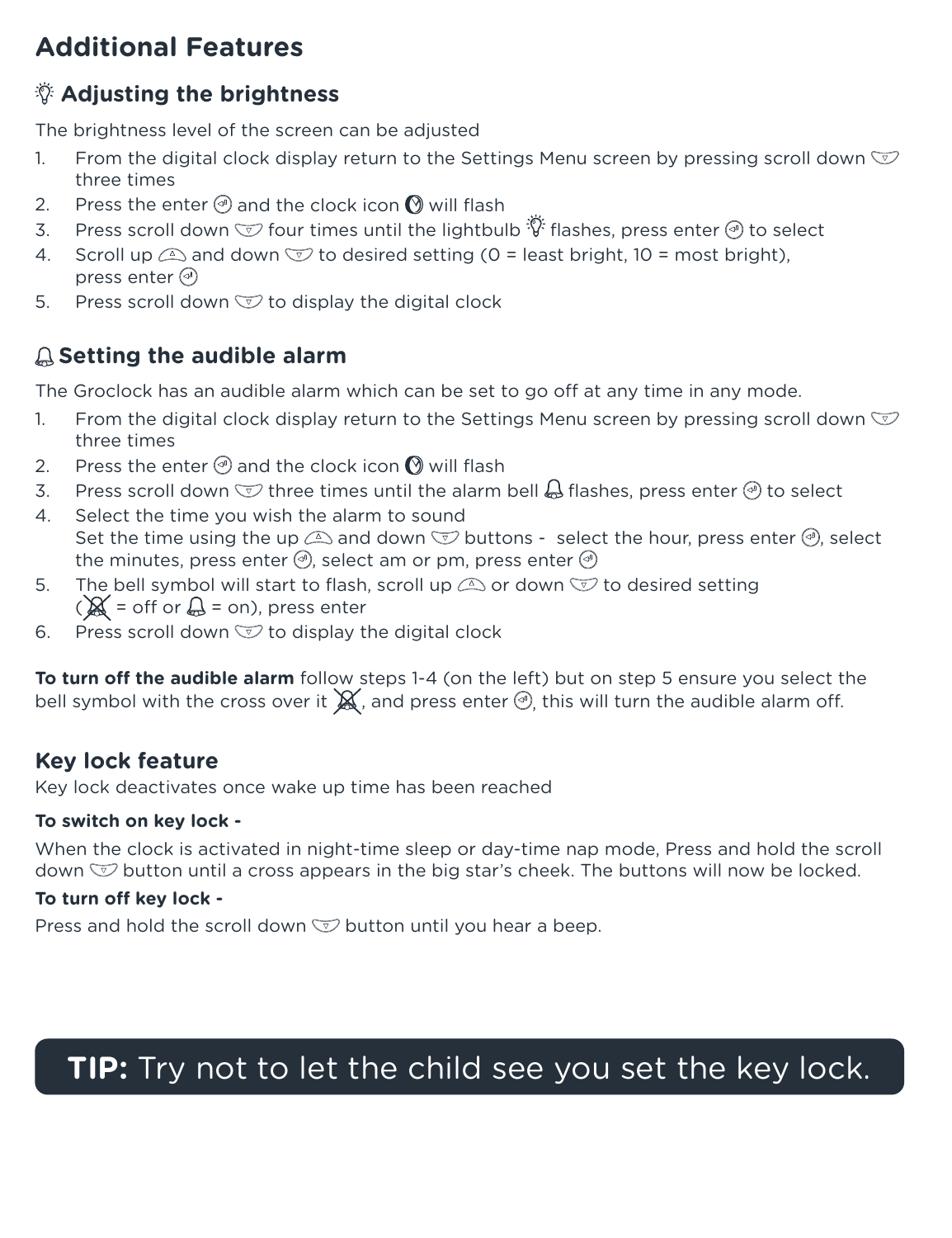# **Frequently asked questions**

### **Q. If the power is turned off, does the clock remember the correct time?**

A. When the power goes off, the clock 'freezes' all the settings, including the main time, the wake up times and brightness settings. Therefore if the power goes off for a few seconds and then back on, the time will have been paused for a few seconds. However if the power was off say for 3 hours, then the time will be out by 3 hours and will therefore need re–setting.

### **Q. If I need to keep the power on should I worry about electricity consumption?**

A. Your clock uses LEDs so it's naturally energy efficient. It also has a built–in energy saving mode.

### **Q. What is the difference between the night–time and day–time nap mode?**

A. The Groclock works the same way in both modes. The two modes enable two different 'wake up' times to be stored.

### **Q. Is there a demo mode so I can show my child how it changes from the sun to Mr Star?**

A. Yes! To set the Demo mode press and hold the scroll up  $\triangle$  button for three seconds. To turn off the Demo mode, press and hold the scroll up button for three seconds.

### **Q. My screen has frozen and is not responding to the controls.**

A. Switch the clock off at the power supply, wait a few seconds and switch back on.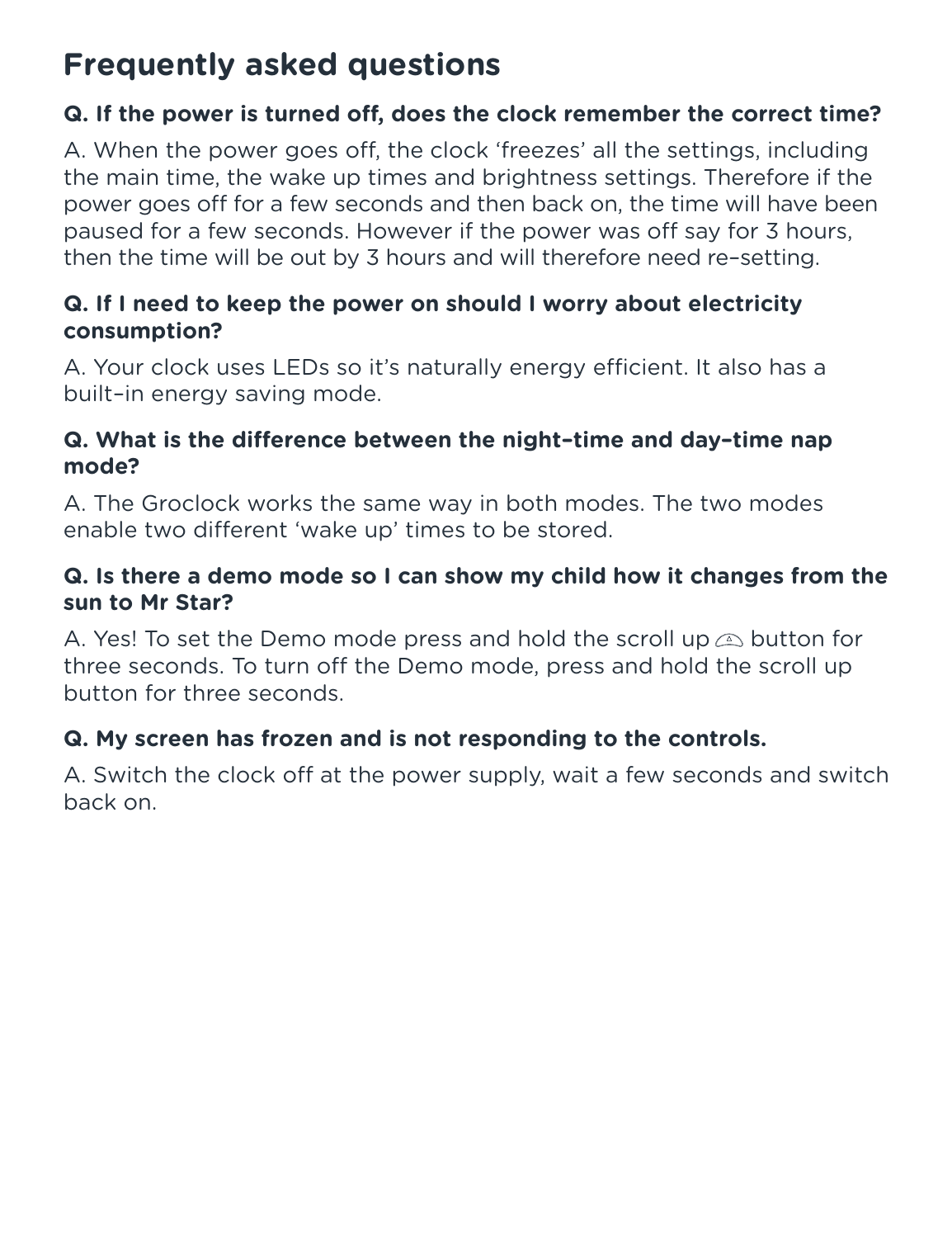

Vous familiariser avec votre Groclock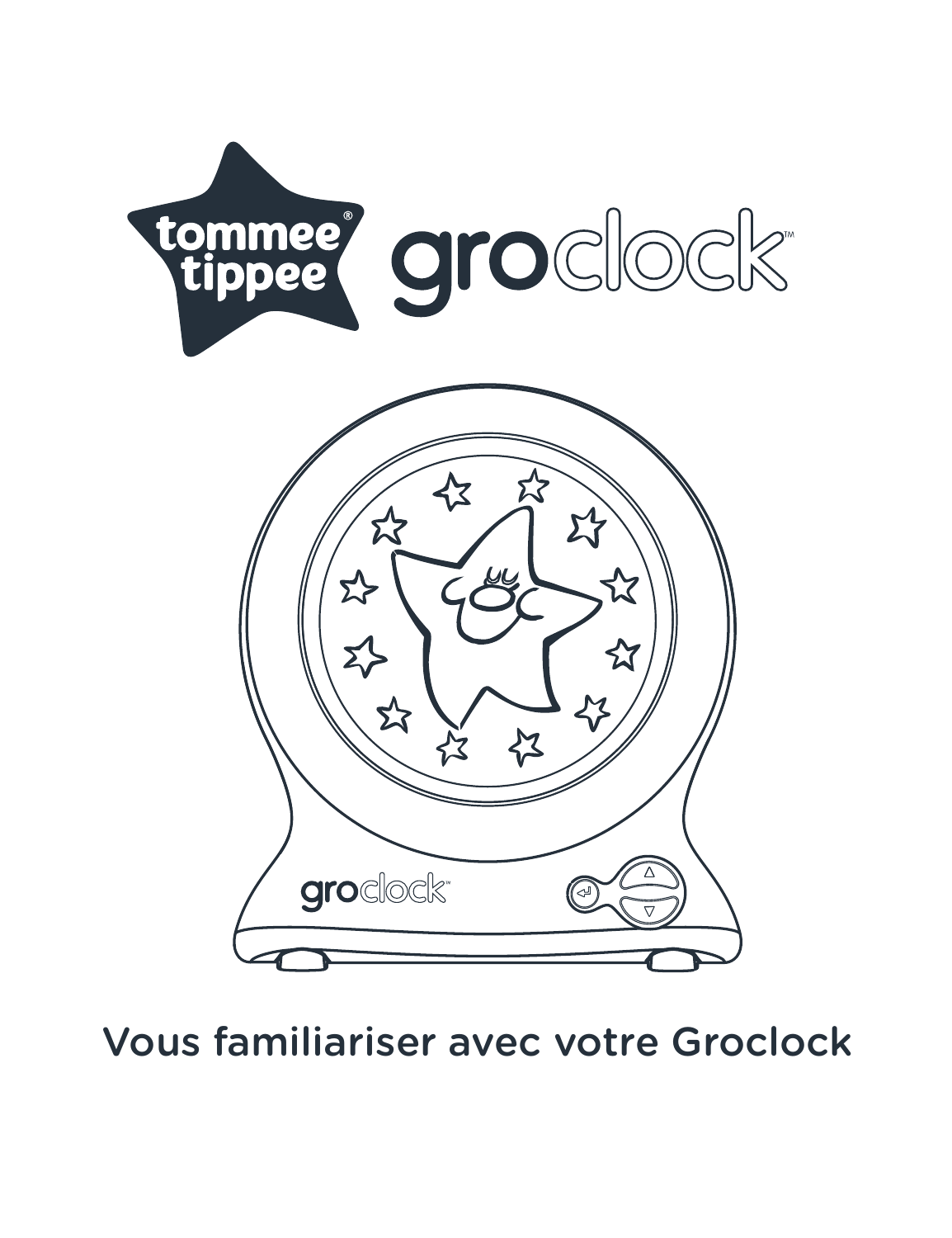# **Vous familiariser avec** votre groclock...

**Restez au lit –** Lorsque vous activez votre Groclock, 12 étoiles apparaissent autour d'une grosse étoile. Pour montrer le passage du temps, les 12 étoiles disparaissent à temps égaux pendant le sommeil ou la sieste.

**Heure du réveil –** Lorsque l'horloge atteint l'heure du réveil que vous avez réglée, l'étoile disparaît et le soleil apparaît, ce qui signifie que votre enfant peut se lever. Après le lever du soleil, il restera affiché pendant deux heures avant de passer au mode d'économie d'énergie où l'horloge numérique est affichée jusqu'à la réactivation. Le Groclock est doté de deux options – le mode de sommeil de nuit et le mode de sieste de jour.

**Vous n'avez besoin de prérégler les heures de réveil que vous voulez qu'une fois seulement (étape 3), mais vous devez activer l'horloge (étape 4) chaque fois que vous l'utilisez. L'activation journalière de l'horloge devient vite partie de votre routine du coucher et doit être effectuée afin de régler votre horloge.**

Utilisez votre livre d'histoire gratuit pour aider à expliquer le Groclock à votre enfant.



**À quoi servent les touches** 

Défilement vers le bas

## **Menu paramètres**

- **Régler l'heure**
- 

**Régler le mode de sommeil de nuit**

**Régler le mode sieste durant la journée**



**Régler l'alarme sonore**

**Régler la luminosité DEL**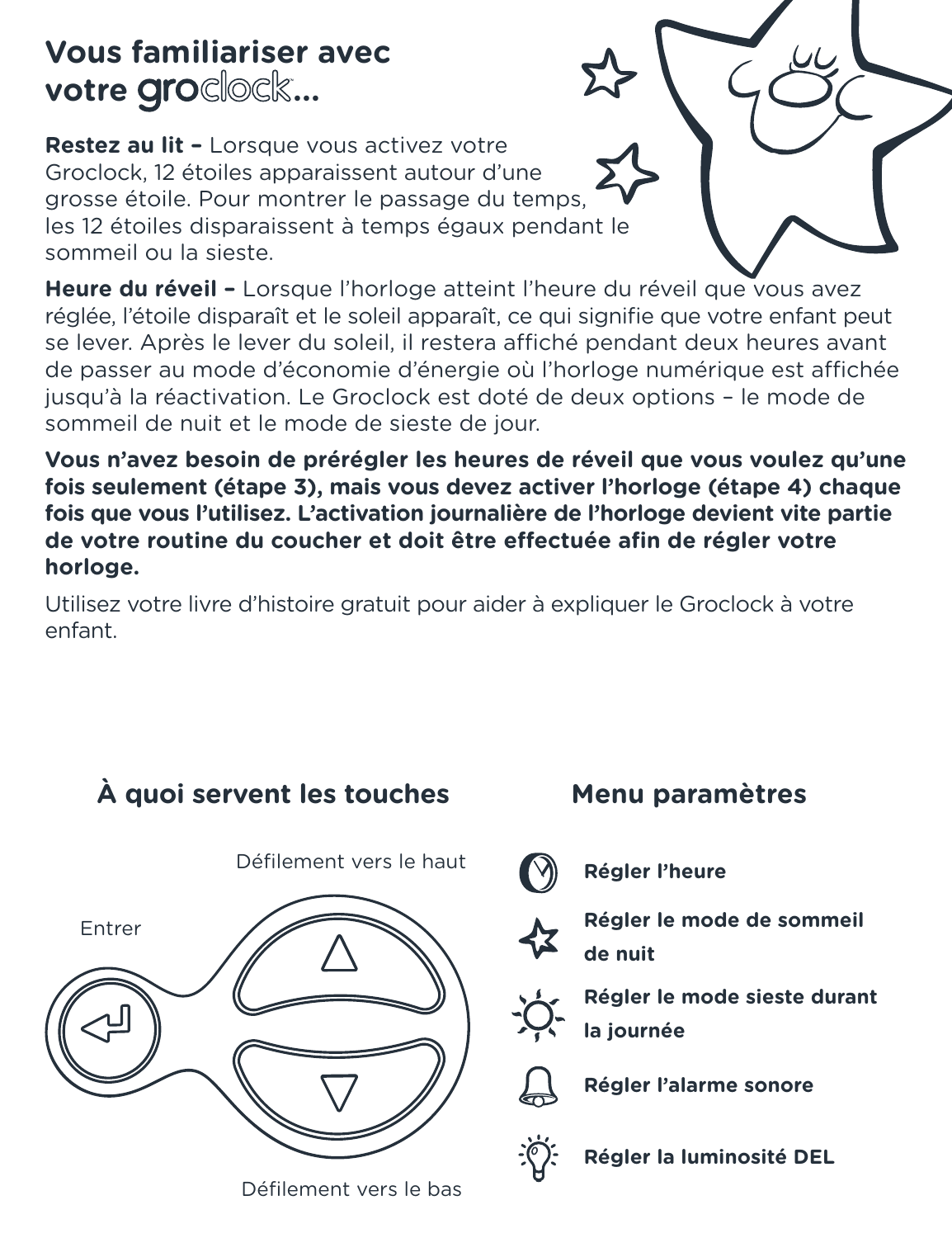### **Contenu**

- 1. Groclock
- 2. Adaptateur C.A.
- 3. Livre d'histoire à raconter à l'heure du coucher
- 4. Manuel d'instructions

## **Information technique**

Hauteur : 14,5 cm / 5,7 po Poids : 393 g, 13,86 oz Tension d'alimentation du secteur : 120 V/60 Hz Unité d'alimentation : 6V à 200 mA.

## **Sécurité**

Votre horloge est un appareil sécuritaire à basse tension, alimenté à partir d'une unité électrique sur petit secteur. Pour votre sécurité, et pour la fiabilité de votre horloge, veuillez respecter les mesures de sécurité électriques normales :

- Ce produit n'est pas un jouet. Veuillez assurer qu'elle est conservée hors de portée des enfants et ne permettez jamais à votre enfant de jouer avec l'unité d'alimentation ou le câble de raccordement.
- Maintenez le produit éloigné de l'eau et de l'humidité. Il est conçu pour être utilisé à l'intérieur seulement.
- Les réparations doivent être effectuées par un ingénieur compétent seulement. Il n'y a aucun ajustement à faire par le client ou de fusible. À l'intérieur du boîtier de l'horloge.
- L'horloge a été conçue pour être robuste, mais elle pourrait se briser si on l'échappe.
- Pour débrancher l'unité d'alimentation complètement, l'adaptateur CA/CC doit être débranchée du secteur.
- L'accès à l'adaptateur CA/CC ne doit pas être entravé pendant l'utilisation.
- Une décharge électrostatique peut affecter le fonctionnement de votre Groclock. Si cela se produit, éteignez simplement l'appareil pendant plusieurs secondes et l'unité se réinitialisera.
- L'horloge et l'adaptateur CA/CC ne doivent pas être exposés aux égouttements ou éclaboussures et aucun objet rempli de liquide comme des vases soient placés sur l'horloge et l'adaptateur CA/CC.
- Pour une utilisation avec le bloc d'alimentation fourni avec Groclock uniquement.
- Le câble de raccordement est à basse tension seulement, mais pour des raisons de fiabilité il doit être traité avec soin.
- **AVERTISSEMENT!** CÂBLE LONG. DANGER D'ÉTRANGLEMENT!
- **• IMPORTANT!** CONSERVER POUR RÉFÉRENCE ULTÉRIEURE

#### **Fabriqué et distribué mondialement par :**

Mayborn USA Inc. 1010 Washington Boulevard, 11th Floor, Stamford, CT 06901 **www.tommeetippee.com**

#### **Distribué au Canada par :**

Oyaco Products Inc. Calgary, AB, T2E 7K8. Tél : 1 866 768-4224 **www.oyaco.com**

Tous droits réservés © Mayborn USA Inc., 2020 Mayborn USA Inc., conserve tous les droits de propriété intellectuelle sur ce produit. TOMMEE TIPPEE est une marque de commerce déposée.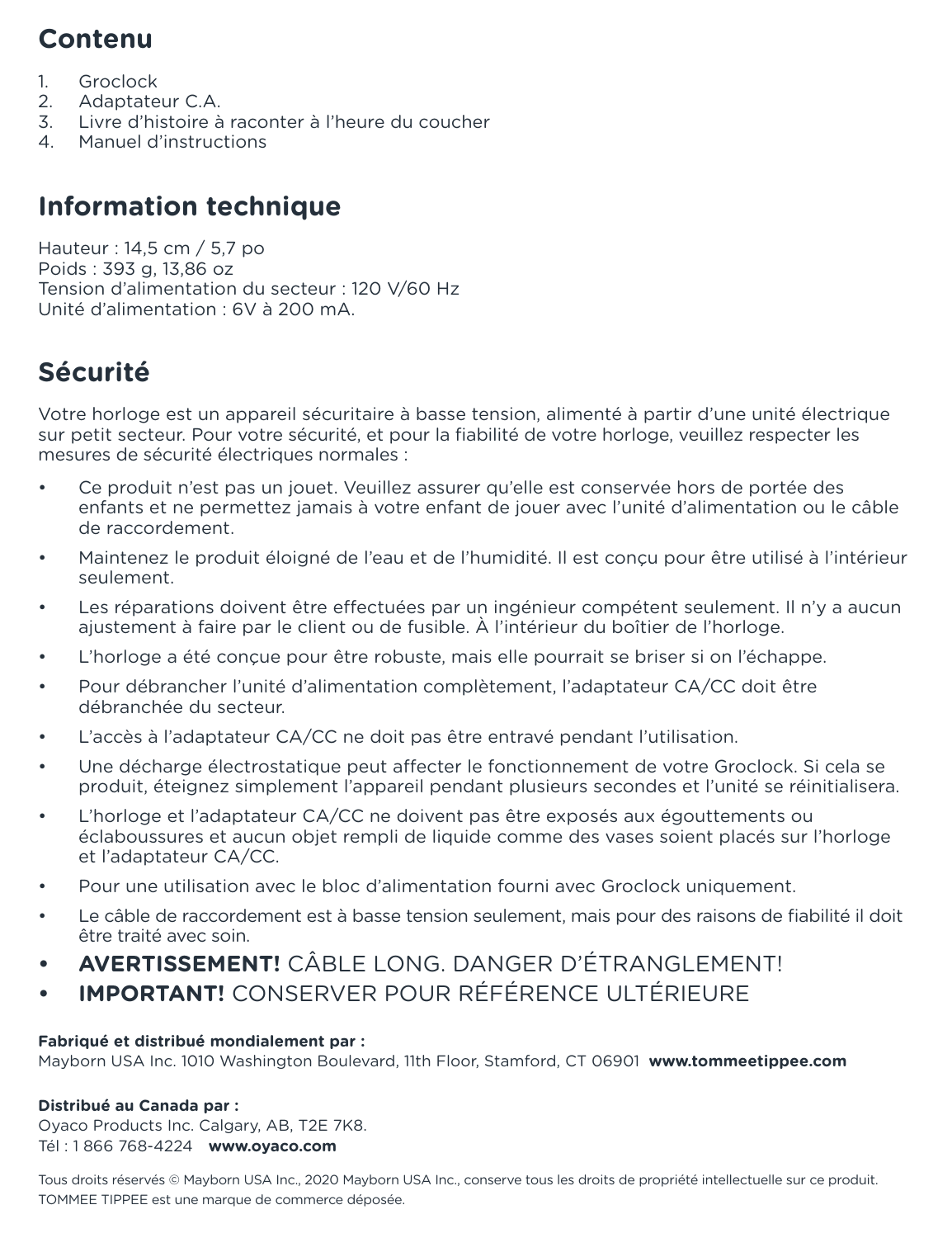## **Pour régler votre Groclock**

**Étape 1 – Branchez le Groclock** - l'écran avec l'horloge numérique s'affichera.

### **Étape 2 – Réglez l'heure actuelle**

- 1. Appuyez sur la touche de défilement vers le bas trois fois jusqu'à ce que s'affiche le menu des paramètres - 5 de petites icônes clignotantes s'afficheront à votre écran
- 2. Appuyez sur l'icône Entrer et l'icône de l'horloge clignotera
- 3. Appuyez de nouveau pour effectuer votre choix
- 4. Réglez l'heure actuelle à l'aide des touches vers le haut et vers le bas sélectionnez l'heure, appuyez sur Entrer, sélectionnez les minutes, appuyez sur Entrer , sélectionnez matin ou soir (am ou pm) et appuyez sur Entrer
- 5. Le mot « On » s'affichera. Faites défiler vers le haut ou vers le bas entre « On » ou « OFF » dépendant si vous voulez que l'horloge numérique soit visible pendant le processus de compte à rebours. Sélectionnez « On » si vous souhaitez que l'horloge numérique soit visible. Appuyez sur Entrer.

Le menu Paramètres s'affiche à nouveau.

### **Étape 3 – Régler les heures de réveil**

YVous ne réglez pas l'heure du coucher, seulement l'heure du réveil si vous voulez que le soleil se lève. (Si vous ne pensez pas utiliser ce produit pour les siestes durant la journée, réglez à la fois les modes Nuit et Jour à la même heure de réveil).

### **Mode de sommeil de nuit**

- 1. Alors que vous êtes dans le menu Paramètres et que les 5 icônes clignotent, appuyez sur la touche Entrer et l'icône de l'horloge clignotera
- 2. Appuyez sur la touche de défilement vers le bas pour que l'image de l'étoile clignote, puis appuyez sur Entrer pour faire votre choix
- 3. Choisissez l'heure à laquelle vous souhaitez que le Groclock « réveille » votre enfant (l'heure à laquelle votre enfant doit se lever p. ex., 7 heures du matin) Réglez l'heure à l'aide des touches vers le haut et vers le bas – sélectionner l'heure, appuyez sur Entrer, sélectionnez les minutes, appuyez sur Entrer, sélectionnez matin ou soir (am ou pm) et appuyez sur Entrer (cette fonction assure que le réglage soit pour le matin (AM) pour un « réveil » en matinée).

#### **Mode sieste de jour**

- 1. Alors que vous êtes dans le menu Paramètres et que les 5 icônes clignotent, appuyez sur la touche Entrer et l'icône de l'horloge clignotera
- 2. Appuyez sur la touche de défilement vers le bas pour que l'image du soleil clignote, puis appuyez sur Entrer pour faire votre choix
- 3. Choisissez l'heure à laquelle vous souhaitez que le Groclock « réveille » votre enfant (l'heure à laquelle votre enfant doit se lever de sa sieste p. ex., 3 heures de l'après-midi) Réglez l'heure à l'aide des touches vers le haut et vers le bas – sélectionner l'heure, appuyez sur Entrer, sélectionnez les minutes, appuyez sur Entrer, sélectionnez matin ou soir (am ou pm) et appuyez sur Entrer

**Pour retourner à l'écran affichant l'horloge numérique, appuyez sur la touche de défilement vers le bas.** Il agit du mode d'économie d'énergie affiché pendant la journée.

**Étape 4 – Activez votre horloge** lorsque vous endormez votre enfant...

### Pour activer le **mode sommeil de nuit** –

- 1. À partir de l'écran de l'horloge numérique, appuyez sur la touche de défilement vers le bas, l'écran passera à un gros soleil ainsi qu'une petite icône clignotante (sommeil de nuit) sur la ioue gauche, appuyez sur Entrer
- 2. L'écran passera du soleil à une grosse étoile avec de plus petites étoiles autour du rebord extérieur, ce qui démarrera le compte à rebours jusqu'à « l'heure de réveil » configurée préalablement lorsque le soleil se lèvera.

### Pour activer le **mode sieste de jour** –

- 1. À partir de l'écran de l'horloge numérique, appuyez sur la touche de défilement vers le bas, deux fois, l'écran passera à un gros soleil ainsi qu'une petite icône de soleil (sieste pendant la journée) sur la joue gauche, appuyez sur Entrer.
- 2. L'écran passera du soleil à une grosse étoile avec de plus petites étoiles autour du rebord extérieur, ce qui démarrera le compte à rebours jusqu'à « l'heure de réveil » configurée préalablement lorsque le soleil se lèvera.

### **Pour retourner au menu lorsque l'horloge est activée**

Appuyez sur Entrer, appuyez sur la touche de défilement vers le bas à deux reprises et le menu Paramètres s'affichera. Appuyez sur la touche de défilement vers le bas pour.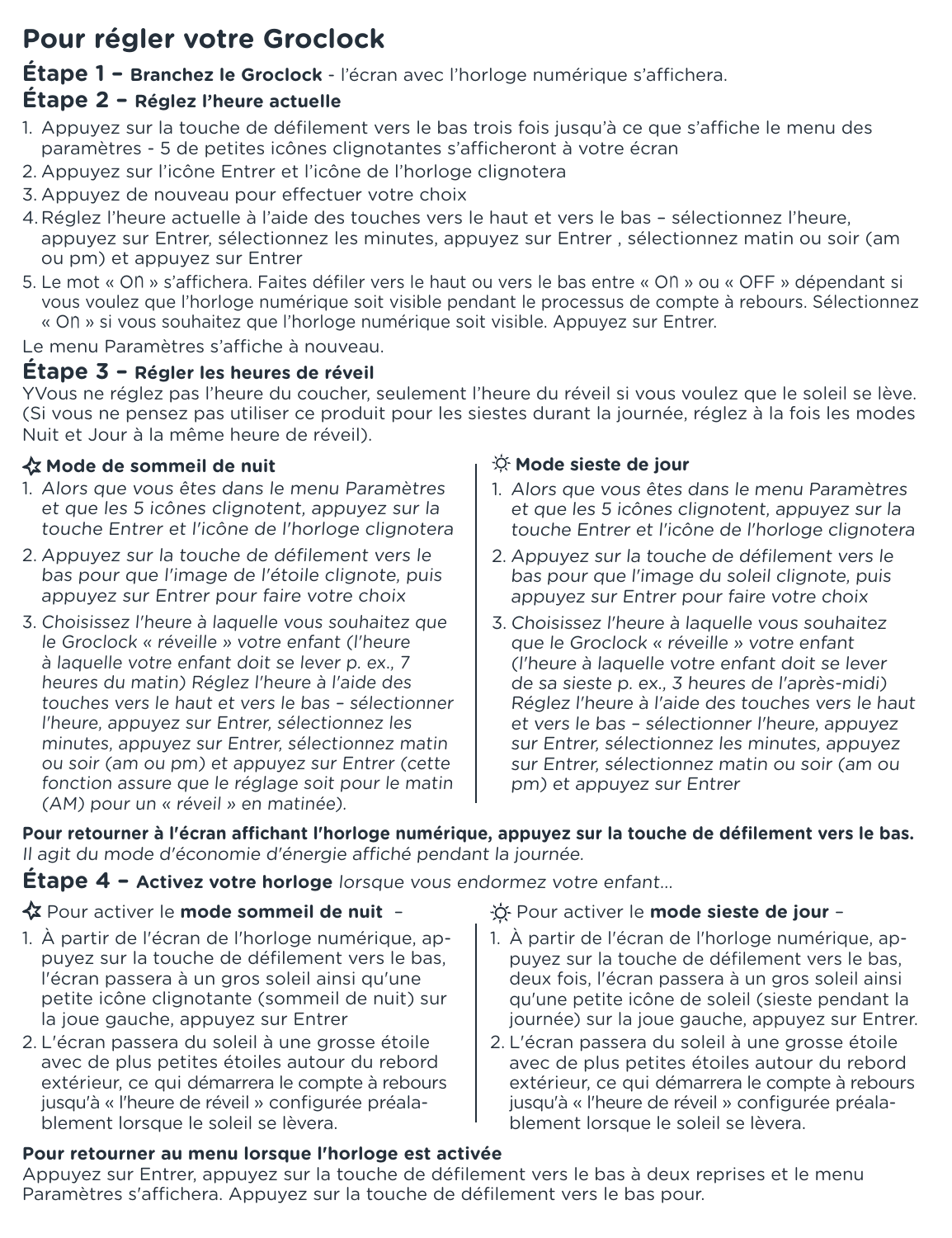### **Fonctions supplémentaires**

### **Régler la luminosité**

Le niveau de luminosité de l'écran peut être ajusté

- 1. À partir de l'affichage de l'horloge numérique, retournez à l'écran du menu Paramètres en appuyant à trois reprises sur la touche de défilement vers le bas
- 2. Appuyez sur l'icône Entrer et l'icône de l'horloge clignotera
- 3. Appuyez à quatre reprises sur la touche de défilement vers le bas, jusqu'à ce que l'ampoule clignote, puis appuyez sur Entrer pour faire votre choix
- 4. Appuyez sur la touche de défilement vers le haut et vers le bas pour sélectionner le paramètre désiré (0 = moins lumineux, 10 = plus lumineux), appuyez sur Entrer
- 5. Appuyez sur la touche de défilement vers le bas pour afficher l'horloge numérique

### **Régler l'alarme sonore**

Le Groclock est doté d'une alarme sonore peut être réglée pour sonner en tout temps et dans n'importe quel mode.

- 1. À partir de l'affichage de l'horloge numérique, retournez à l'écran du menu Paramètres en appuyant à trois reprises sur la touche de défilement vers le bas.
- 2. Appuyez sur l'icône Entrer et l'icône de l'horloge clignotera.
- 3. Appuyez à trois reprises sur la touche de défilement vers le bas, jusqu'à ce que la cloche de l'alarme clignote, puis appuyez sur Entrer pour faire votre choix.
- 4. Sélectionnez l'heure à laquelle vous souhaitez que l'alarme retentisse. Réglez l'heure à l'aide des touches vers le haut et vers le bas – sélectionnez l'heure, appuyez sur Entrer, sélectionnez les minutes, appuyez sur Entrer, sélectionnez matin ou soir (am ou pm) et appuyez sur Entrer.
- 5. Le symbole de la cloche commencera à clignoter, faites défiler vers le haut ou le bas au paramètre désiré ( = off ou = on), appuyez sur Entrer.
- 6. Appuyez sur la touche de défilement vers le bas pour afficher l'horloge numérique.

**Pour éteindre l'alarme sonore** suivez les étapes 1 à 4 (à gauche) mais à l'étape 5 assurez-vous de sélectionner le symbole de la cloche avec la croix sur le dessus et appuyez sur Entrer, cela éteindra l'alarme sonore.

### **Fonction de verrouillage à clé**

La fonction de verrouillage à clé se désactive lorsque l'heure de réveil est arrivée

#### **Pour activer le verrouillage à clé -**

Lorsque l'horloge est activée en mode sommeil de nuit ou en mode sieste de jour, appuyez et tenez enfoncée la touche de défilement vers le bas jusqu'à ce qu'une croix s'affiche sur la joue de la grosse étoile. Les touches sont maintenant verrouillées.

### **Pour désactiver le verrouillage à clé -**

Appuyez et tenez enfoncée la touche de défilement vers le bas jusqu'à ce que vous entendiez un bip.

**CONSEIL :** Essayez de ne pas laisser votre enfant vous observer lorsque vous réglez le verrouillage à clé.